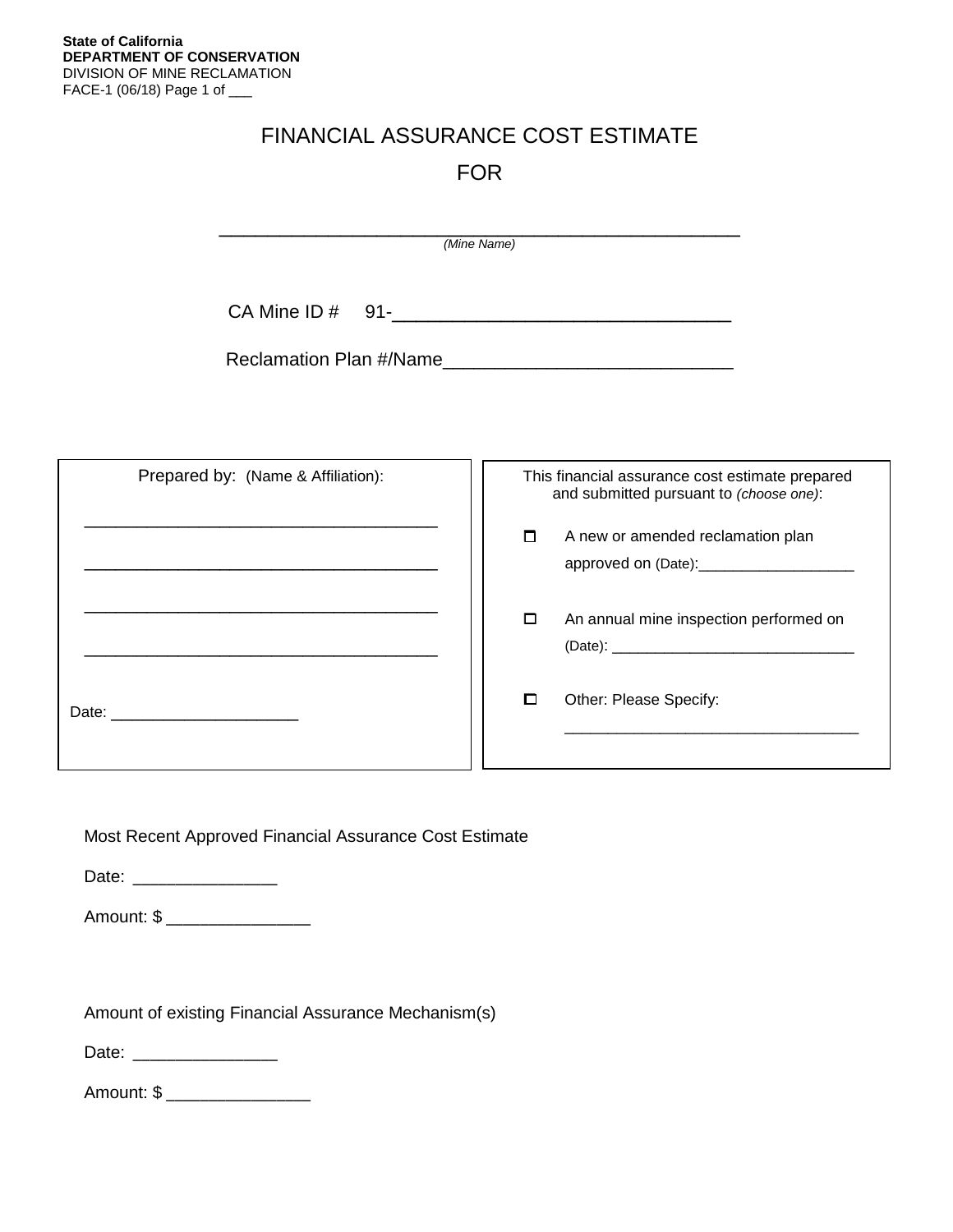## **I. SUPPORTING DOCUMENTS**

This estimate represents the cost of conducting and completing reclamation in accordance with the Surface Mining and Reclamation Act (SMARA) and the following supporting documents:

#### **Reclamation Plan Approval Date and Number**

**Permits and/or Environmental Documents Approved as, or Conditioned upon, the Reclamation Plan**

**Other Agency Financial Assurances Securing Reclamation of Disturbed Lands**

**Wage Rates used in Cost Estimate\*** *(cost estimates are required to use current 'General prevailing wage determinations made by the director of industrial relations' where applicable (http://www.dir.ca.gov/OPRL/PWD/index.htm) with employer labor surcharge added, or greater)*

**Equipment Rates used in Cost Estimate\*** *(Use current 'Labor Surcharge and Equipment Rental Rates (Cost of Equipment Ownership)' equipment rates published by Caltrans (http://www.dot.ca.gov/hq/construc/equipmnt.html) or other publicly available and verifiable local rates)*

**Equipment Production Rates used in Cost Estimate** *(Use of current Caterpillar Performance Handbook or equivalent published production rates is required)*

*\* Many mine sites are remote projects that require hours of travel (to and from) and sometimes require additional time to prepare for even the simplest of tasks. In accordance with Labor Code Sections 1773.1 and 1773.9, contractors are required to make travel and/or subsistence (per diem) payments to each worker to execute the work. These arrangements can be quite variable and site specific.*

### **Attachments:**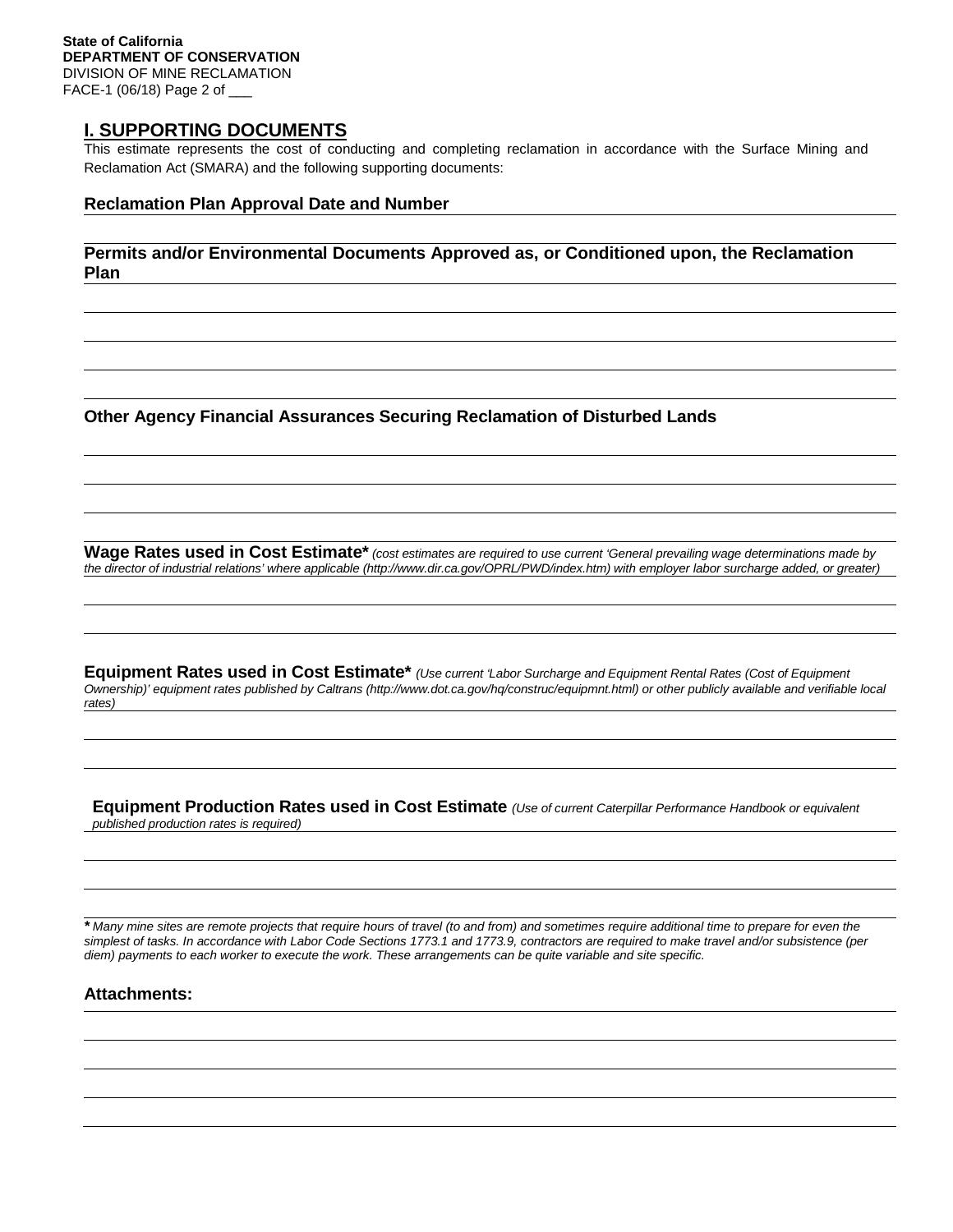DIVISION OF MINE RECLAMATION FACE-1 (06/18) Page 3 of \_\_\_

## **II. Description of Current Site Conditions**

*(i.e., disturbed acres, slope conditions, excavation depths, topsoil and overburden stockpiles, equipment and facilities, reclamation in progress, erosion control status, required corrective actions, etc.)*

## **III. Description of Anticipated Site Conditions (12 months from date of estimate)**

*(i.e., increase of disturbed acres, increase of depth, increases in amount of equipment and/or facilities, required corrective actions, etc.)*

**IV. Description/Justification of Cost Increase/Decrease**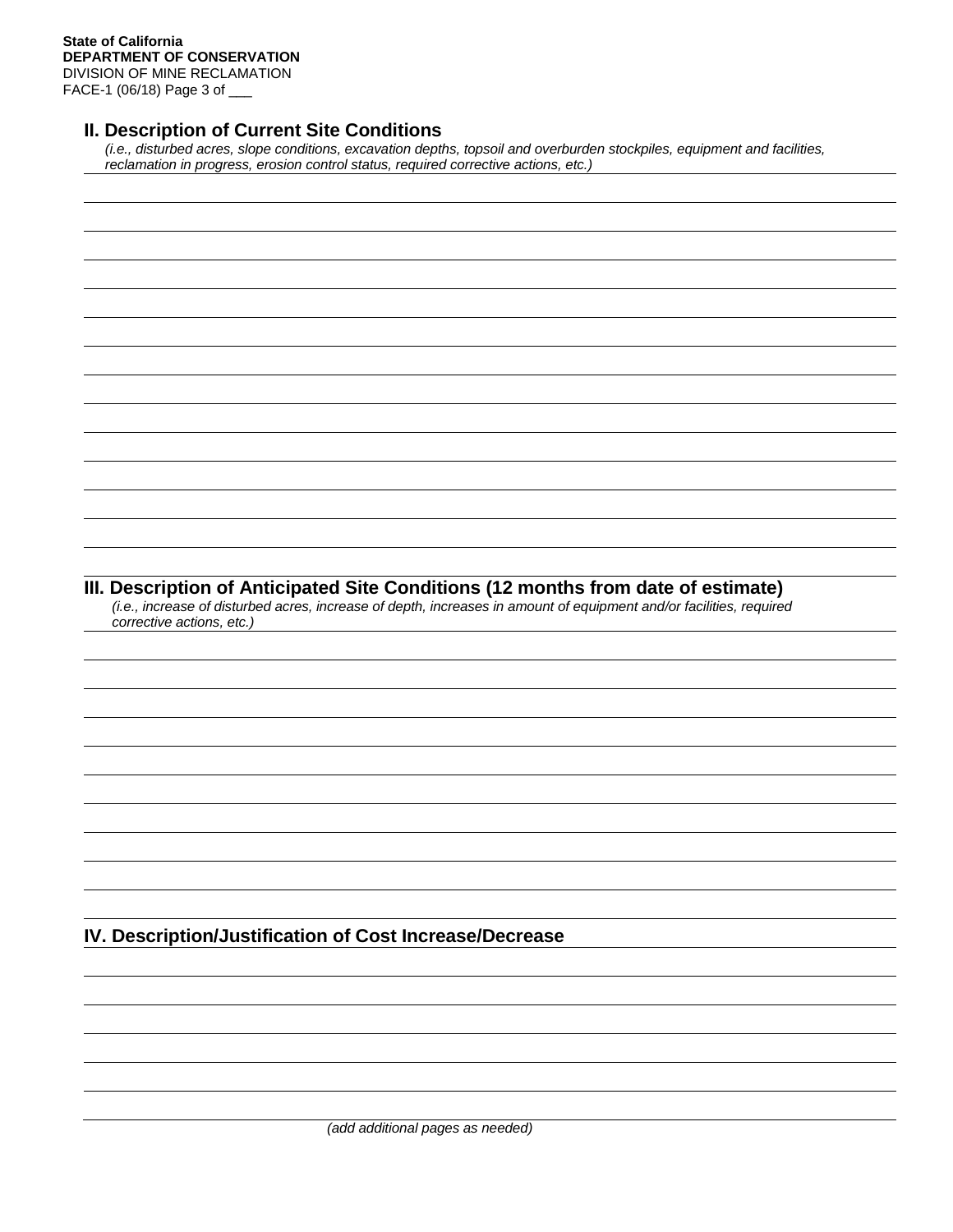### **V. PLANT STRUCTURES AND EQUIPMENT REMOVAL** *(use multiple sheets as needed)*

*Provide documentation showing that rates, prices, and wages are available locally to all persons, including the lead agency and/or the Department.*

#### Current Site Condition:

Reclamation Plan Performance Standard (End Use):

Describe tasks:

Equipment on site wholly owned by operator?: ☐YES ☐NO *(If no, please provide the name/s and contact information for any lien holder)*

*(add additional pages as needed)*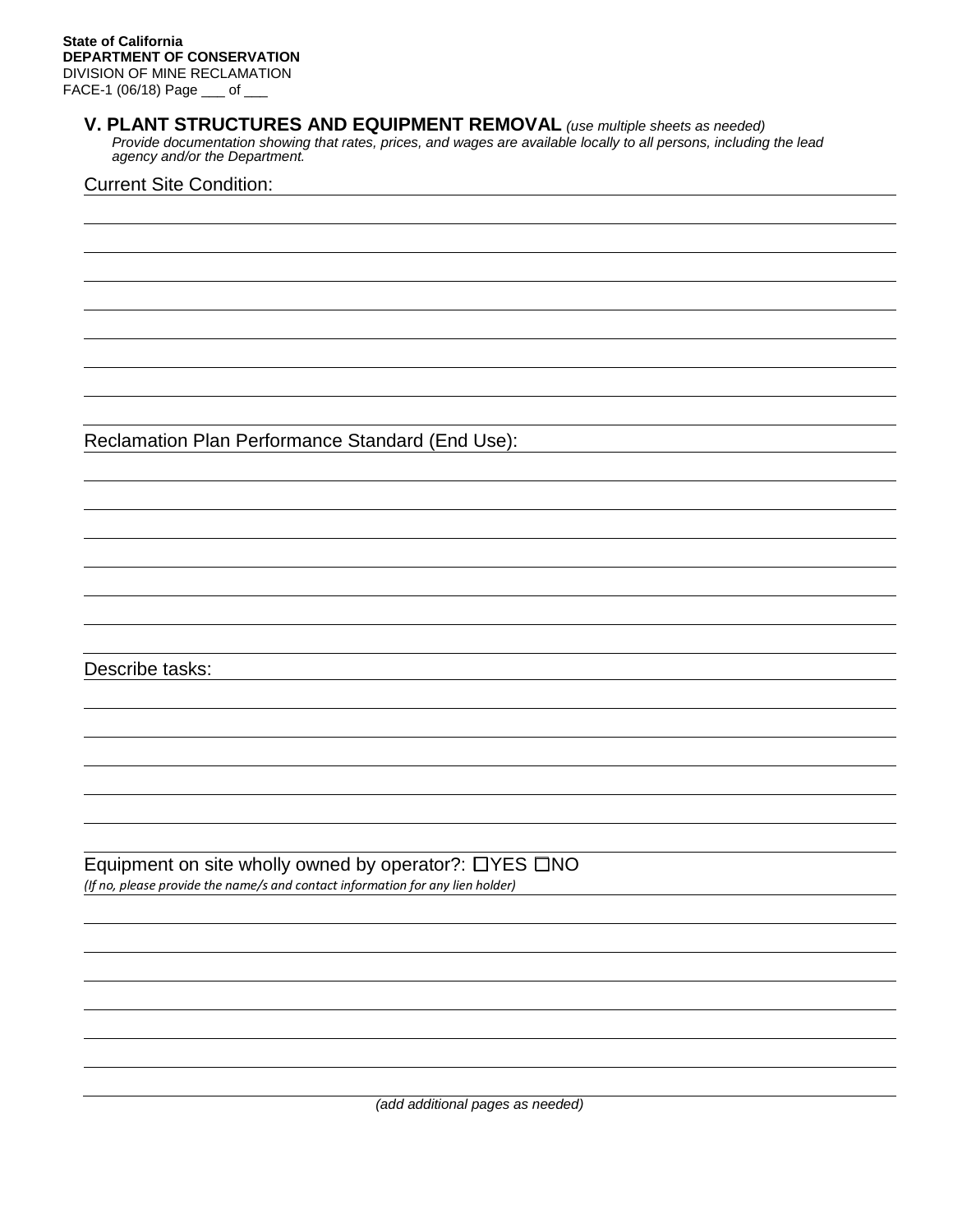FACE-1 (06/18) Page \_\_\_ of \_\_\_

## **V. PLANT STRUCTURES AND EQUIPMENT REMOVAL** *(use multiple sheets as needed)*

Methods to be used:

A. Equipment – List equipment required to complete identified task. For large reclamation projects, separate mine areas. Unit of

| Equipment | Unit of<br>Measure | \$/Unit | # of Units | $Cost($ \$) |
|-----------|--------------------|---------|------------|-------------|
|           |                    |         |            |             |
|           |                    |         |            |             |
|           |                    |         |            |             |
|           |                    |         |            |             |
|           |                    |         |            |             |

Total Equipment Cost for this Task  $=$  \$

Labor Surcharge/Hr

B. Labor – List all labor categories to complete identified task

|                |                              | Labor Surcharge/Hi<br>(where applicable)<br>(enter % of wage) |               |             |
|----------------|------------------------------|---------------------------------------------------------------|---------------|-------------|
| Labor Category | \$/Hour<br>(prevailing wage) | %                                                             | # of<br>Hours | $Cost($ \$) |
|                |                              |                                                               |               |             |
|                |                              |                                                               |               |             |
|                |                              |                                                               |               |             |
|                |                              |                                                               |               |             |
|                |                              |                                                               |               |             |

Total Labor Cost for this Task  $=$  \$

C. Demolition – List all structures and equipment to be dismantled or demolished and removed from site Dieno

| Structure/Equipment to be Removed | Type of<br>Material | Volume/<br>Quantity | Unit Cost<br><b>Basis</b> | <b>DISPU</b><br>sal<br>Cost | $Cost($ \$) |
|-----------------------------------|---------------------|---------------------|---------------------------|-----------------------------|-------------|
|                                   |                     |                     |                           |                             |             |
|                                   |                     |                     |                           |                             |             |
|                                   |                     |                     |                           |                             |             |
|                                   |                     |                     |                           |                             |             |

Total Materials Cost for this Task  $=$  \$

D. Total Direct Cost of Structure and Equipment Removal (Total A+B+C)

Equipment Costs + Labor Cost + Demolition Cost = \$

E. Net Salvage Value\* (Supported by properly prepared third party estimate, bid, or cost calculation.)

Net Salvage Value = \$

F. Total Cost of Structure and Equipment Removal (Subtract Line D from Line E)

Total Cost of Structure and Equipment Removal =  $$$ 

\*NOTE: Salvage value may only be used to offset the direct cost of removing the single item for which salvage value is being claimed. Salvage value shall not be used to offset any other demolition, general cleanup, or reclamation costs.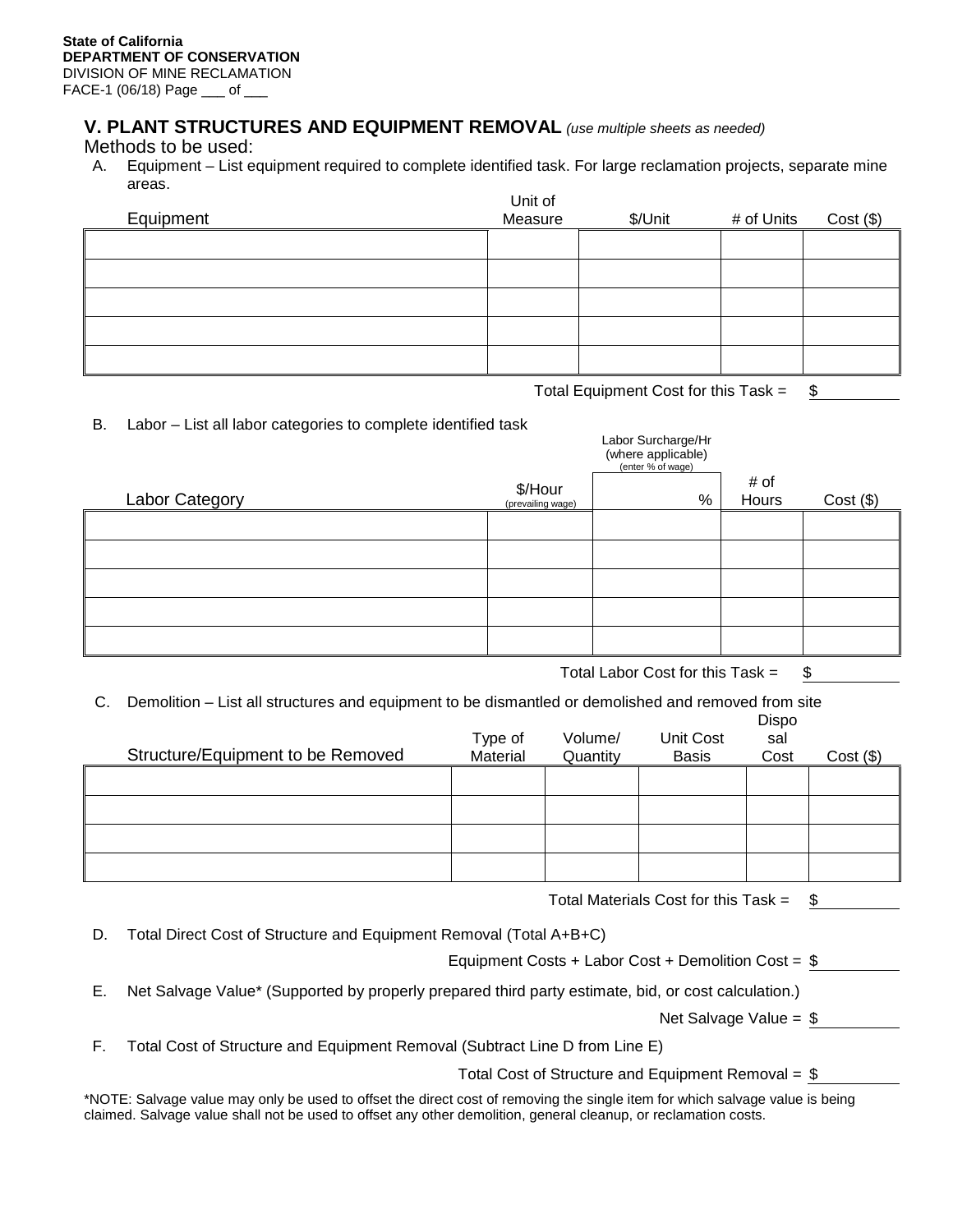## **VI. PRIMARY RECLAMATION ACTIVITY**

*Use multiple sheets as necessary to estimate the cost of each activity required. Provide documentation showing that rates, prices, and wages are available locally to the lead agency and/or the Department if necessary.*

### Current Site Conditions:

Reclamation Plan Performance Standard (End Use):

Describe tasks, methods, equipment, etc.*:*

*Decompaction, cut, fill, haul, slope reduction, compaction, grading, topsoil placement, drainage work, soil amendments, special requirements, etc. Separate sheets may be used for each task if necessary.*

#### Provide quantities:

*Overburden and topsoil, cut and fill, import or export (cubic yards), area (acres), haul distances (feet), equipment production rates (cubic yards/hour, or as applicable), etc.*

*(add additional pages as needed)*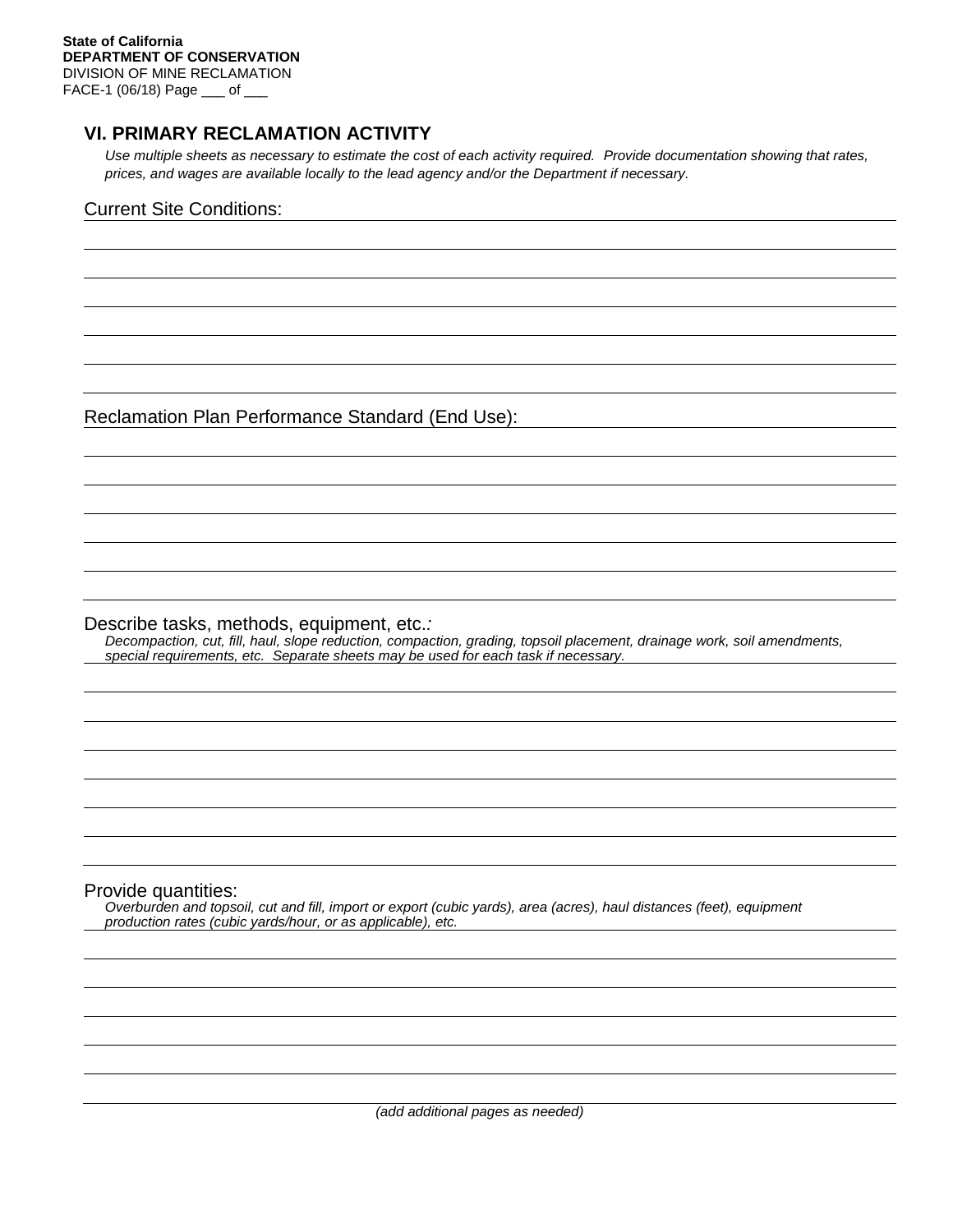## **VI. PRIMARY RECLAMATION ACTIVITY (**

*(use multiple sheets as needed)*

(*Describe Reclamation Activity Being Estimated)*

| Acres:                   | Overburden (cy): |  |
|--------------------------|------------------|--|
| Haul Distance (ft):      | Topsoil (cy):    |  |
| Production Rate (cy/hr): |                  |  |

# Methods to be used:<br>A. Equipment – Li

A. Equipment – List equipment required to complete identified task. For large reclamation projects, separate mine areas.

| Equipment | Unit of<br>Measure | \$/Unit | # of Units | $Cost($ \$) |
|-----------|--------------------|---------|------------|-------------|
|           |                    |         |            |             |
|           |                    |         |            |             |
|           |                    |         |            |             |
|           |                    |         |            |             |
|           |                    |         |            |             |
|           |                    |         |            |             |

Total Equipment Cost for this Task  $=$   $$$ 

B. Labor – List all labor categories to complete identified task

| ັ<br>. .       |                              | Labor<br>Surcharge/Hr<br>(where applicable)<br>(enter % of wage) |            |             |
|----------------|------------------------------|------------------------------------------------------------------|------------|-------------|
| Labor Category | \$/Hour<br>(prevailing wage) | %                                                                | # of Hours | $Cost($ \$) |
|                |                              |                                                                  |            |             |
|                |                              |                                                                  |            |             |
|                |                              |                                                                  |            |             |
|                |                              |                                                                  |            |             |

Total Labor Cost for this Task =  $$$ 

## C. Materials – List all materials required to complete identified task

|      |         | Sales tax<br>(enter local rate in %) |          |             |
|------|---------|--------------------------------------|----------|-------------|
| Item | \$/Unit | %                                    | Quantity | $Cost($ \$) |
|      |         |                                      |          |             |
|      |         |                                      |          |             |
|      |         |                                      |          |             |
|      |         |                                      |          |             |

Total Materials Cost for this Task  $=$   $$$ 

D. Total Direct Cost for this Task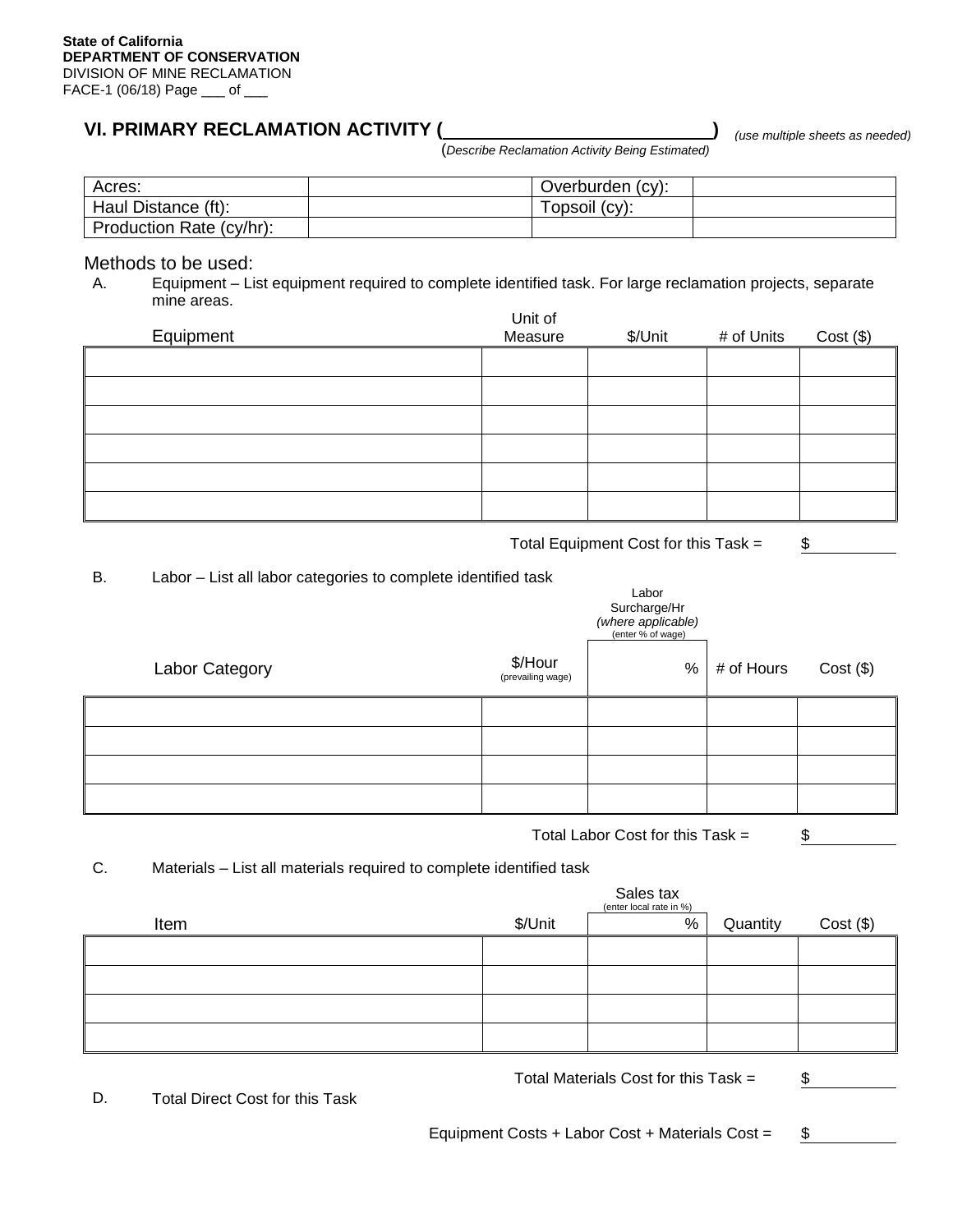## **VII. REVEGETATION** *(use multiple sheets as needed)*

*Provide documentation showing that rates, prices, and wages are available locally to all persons, including the lead agency and/or the Department.*

## Current Site Condition:

Reclamation Plan Performance Standard (End Use):

Describe tasks:

*(add additional pages as needed)*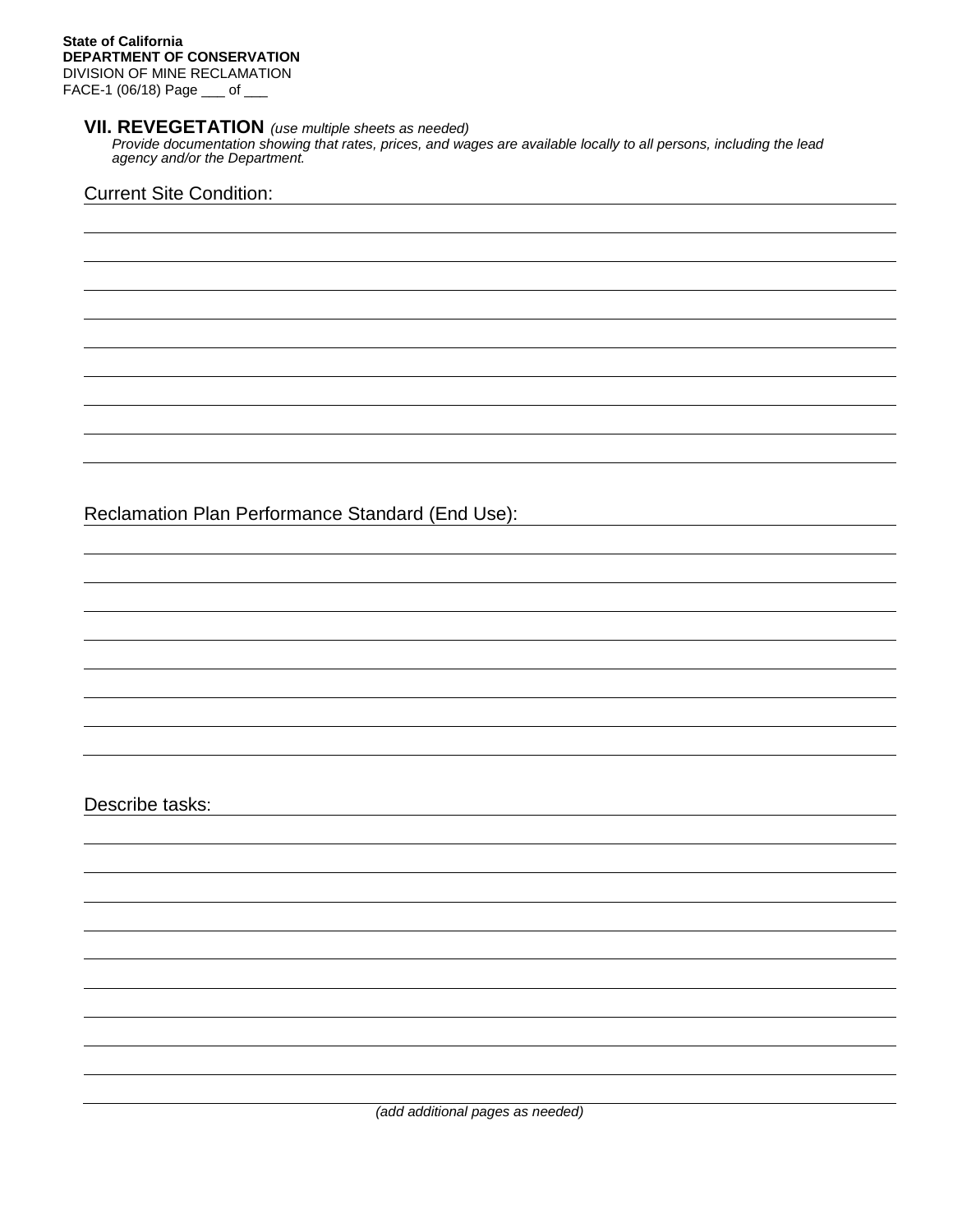## **VII. REVEGETATION** *(use multiple sheets as needed)*

## Methods to be used:<br>A. Equipment – Lis

A. Equipment – List equipment required to complete identified task. For large reclamation projects, separate mine areas. Unit of

| Equipment | UNII OI<br>Measure | \$/Unit | # of Units | $Cost($ \$) |
|-----------|--------------------|---------|------------|-------------|
|           |                    |         |            |             |
|           |                    |         |            |             |
|           |                    |         |            |             |
|           |                    |         |            |             |
|           |                    |         |            |             |
|           |                    |         |            |             |

Total Equipment Cost for this Task =  $$$ 

Labor

B. Labor – List all labor categories to complete identified task.

|                |                              | Lavu<br>Surcharge/Hr<br>(where applicable)<br>(enter % of wage) |                |             |
|----------------|------------------------------|-----------------------------------------------------------------|----------------|-------------|
| Labor Category | \$/Hour<br>(prevailing wage) |                                                                 | $%$ # of Hours | $Cost($ \$) |
|                |                              |                                                                 |                |             |
|                |                              |                                                                 |                |             |
|                |                              |                                                                 |                |             |
|                |                              |                                                                 |                |             |
|                |                              |                                                                 |                |             |

Total Labor Cost for this Task =  $\frac{\$}{\$}$ 

C. Materials – List all materials required to complete identified task

|                    |                    |         | Sales tax<br>(enter local rate in %) |          |             |
|--------------------|--------------------|---------|--------------------------------------|----------|-------------|
| Item/Plant Species | Unit of<br>measure | \$/Unit | $\%$                                 | Quantity | $Cost($ \$) |
|                    |                    |         |                                      |          |             |
|                    |                    |         |                                      |          |             |
|                    |                    |         |                                      |          |             |
|                    |                    |         |                                      |          |             |
|                    |                    |         |                                      |          |             |
|                    |                    |         |                                      |          |             |
|                    |                    |         |                                      |          |             |
|                    |                    |         |                                      |          |             |

Total Materials Cost for this Task  $=$   $$$ 

D. Total Direct Cost for this Task

Equipment Costs + Labor Cost + Materials Cost =  $$$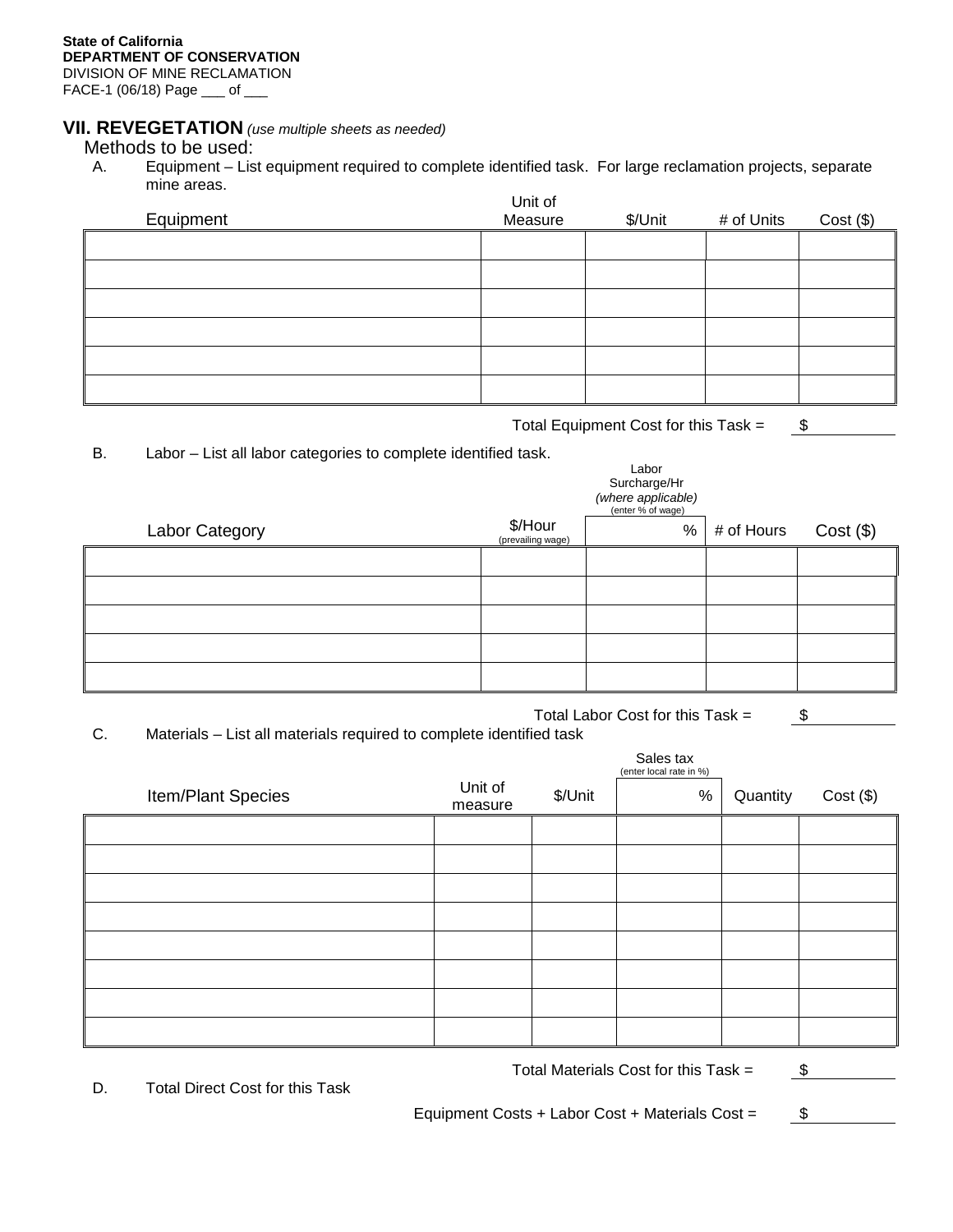#### **VIII. MISCELLANEOUS COSTS** *(use multiple sheets as needed)*

*Provide documentation showing that rates, prices, and wages are available locally to all persons, including the lead agency and/or the Department.*

Examples of this type of cost may include temporary storage of equipment and materials off site, special one-time permits (i.e. transportation permits for extra wide overweight loads, etc.), decommissioning a process mill (I.e. decontamination of equipment), disposal of warehouse inventories, well abandonment, remediation of fueling and waste oil storage sites, septic system removal, costs to prepare closure and monitoring reports, site security, preserving potable water and maintaining utilities, etc.

| Item / Task | Quantity | \$/Unit | $Cost($ \$) |
|-------------|----------|---------|-------------|
|             |          |         |             |
|             |          |         |             |
|             |          |         |             |
|             |          |         |             |
|             |          |         |             |
|             |          |         |             |
|             |          |         |             |
|             |          |         |             |
|             |          |         |             |
|             |          |         |             |

Total Miscellaneous Costs =  $$$ 

 $\mu \sim t$ 

## **IX. MONITORING COSTS**

| <b>Monitoring Task</b> | \$/Visit | # of<br>Visits/Year | # OI<br>Monitoring<br>Years | Cost( \$ ) |
|------------------------|----------|---------------------|-----------------------------|------------|
|                        |          |                     |                             |            |
|                        |          |                     |                             |            |
|                        |          |                     |                             |            |
|                        |          |                     |                             |            |
|                        |          |                     |                             |            |
|                        |          |                     |                             |            |
|                        |          |                     |                             |            |

Total Monitoring Costs =  $$$